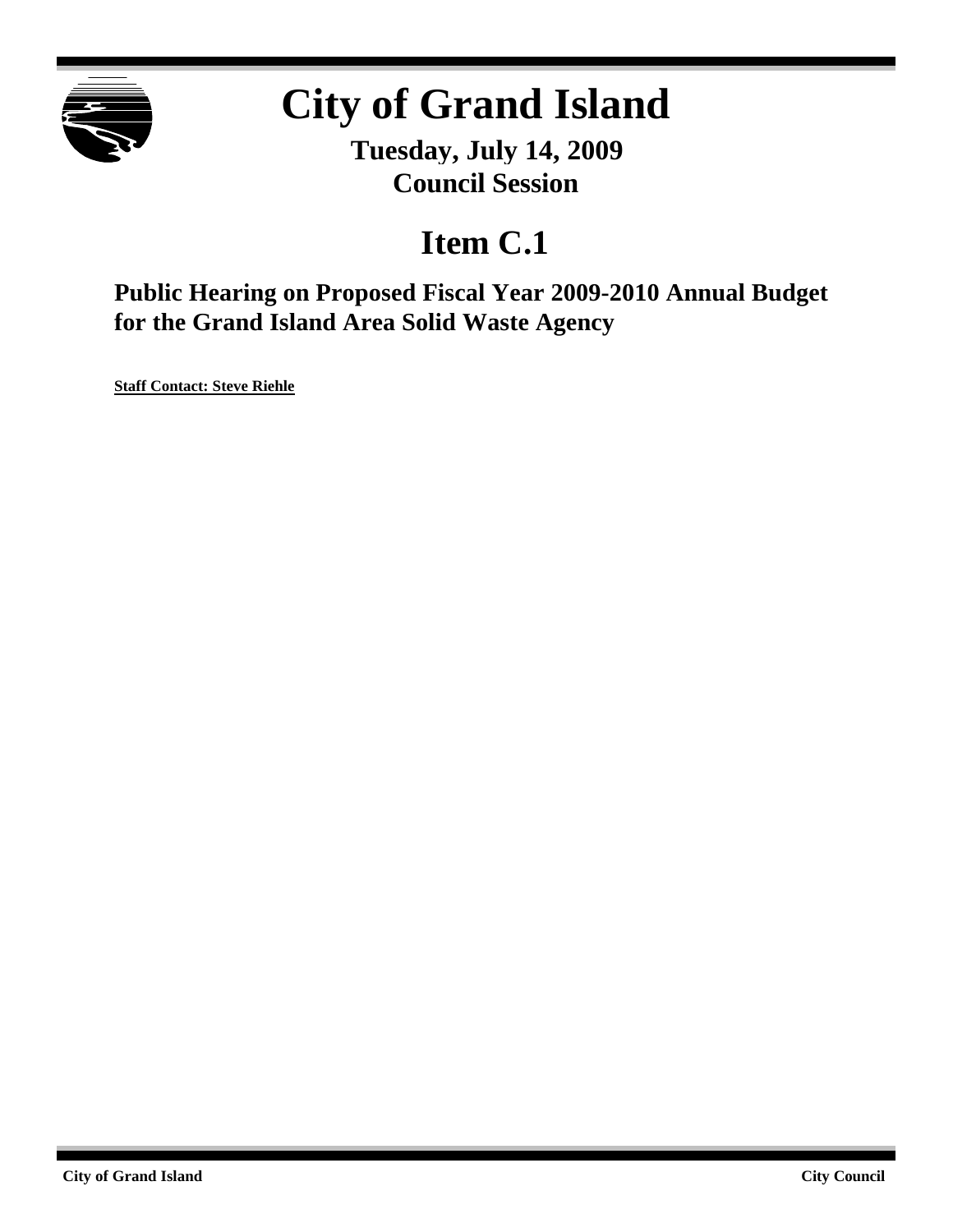#### **Council Agenda Memo**

| From:                          | Steven P. Riehle, Public Works Director                                                    |
|--------------------------------|--------------------------------------------------------------------------------------------|
| <b>Meeting:</b>                | July 14, 2009                                                                              |
| Subject:                       | Public Hearing and Approval of FY 2009-2010 Grand Island<br>Area Solid Waste Agency Budget |
| <b>Item <math>\#</math>'s:</b> | $C-1$                                                                                      |
| $Presenter(s):$                | Steven P. Riehle, Public Works Director                                                    |

#### **Background**

The Solid Waste Agency is required to hold a budget hearing separate from that of the City and approve the budget by passing a resolution.

#### **Discussion**

A copy of the budget that has been developed for the Agency is attached. The Agency budget is the same as the City Solid Waste Division budget (Fund 505) and appears in the City's Annual Budget Document for Fiscal Year 2009-2010.

#### **Alternatives**

It appears that the Council has the following alternatives concerning the issue at hand. The Council may:

- 1. Move to approve
- 2. Refer the issue to a Committee<br>3. Postpone the issue to future date
- Postpone the issue to future date
- 4. Take no action on the issue

#### **Recommendation**

City Administration recommends that the Council approve the budget for the Solid Waste Agency for the FY 2009-2010.

#### **Sample Motion**

Move to approve the budget for the Solid Waste Agency.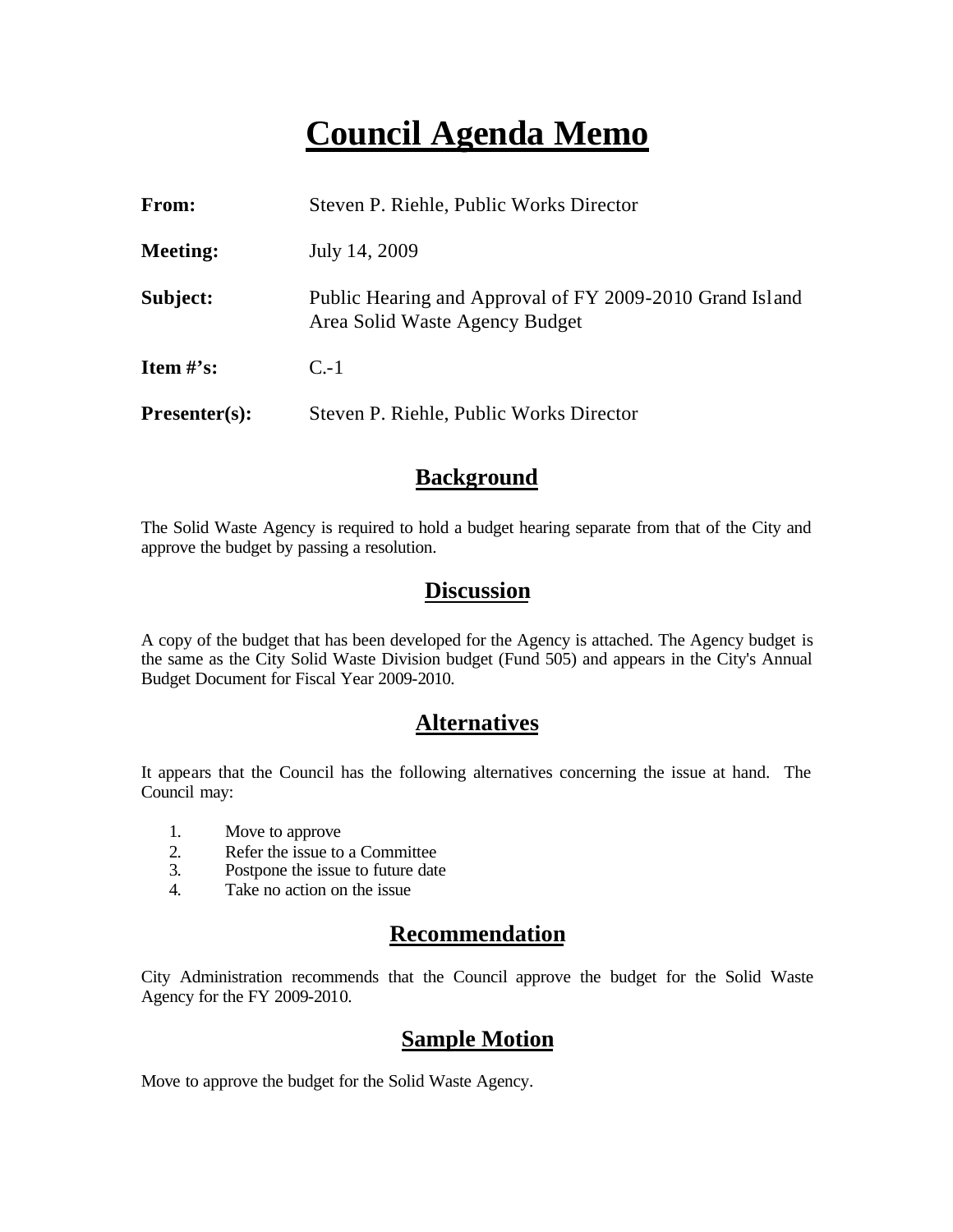# SOLID WASTE DIVISION FY 2010 BUDGET

GRAND SE SLAND

**TRANSFER STATION** 

W. OLD POTASH HWY. - GRAND ISLAND, NE. 68803 - 385-5433



Landfill on Husker Hwy & Hall / Buffalo County Line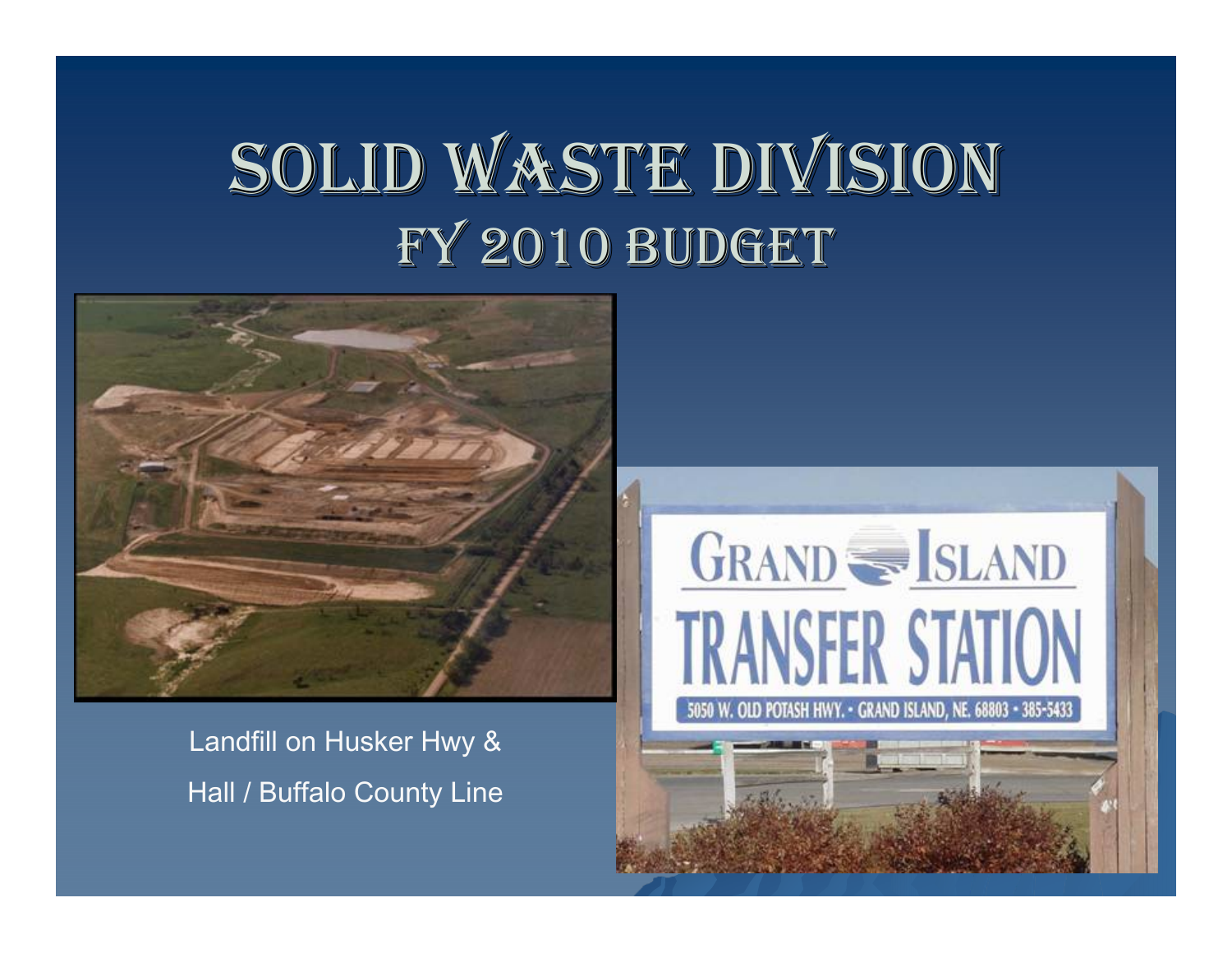# GRAND ISLAND AREA SOLID WASTE AGENCY

 $\blacklozenge$  Formed August 1992 by Interlocal Agreement –– Hall County –– City of Grand Island ◆ Created under State Law ◆ Provides budget review ◆ Facilities operate under NDEQ Title 132 regulations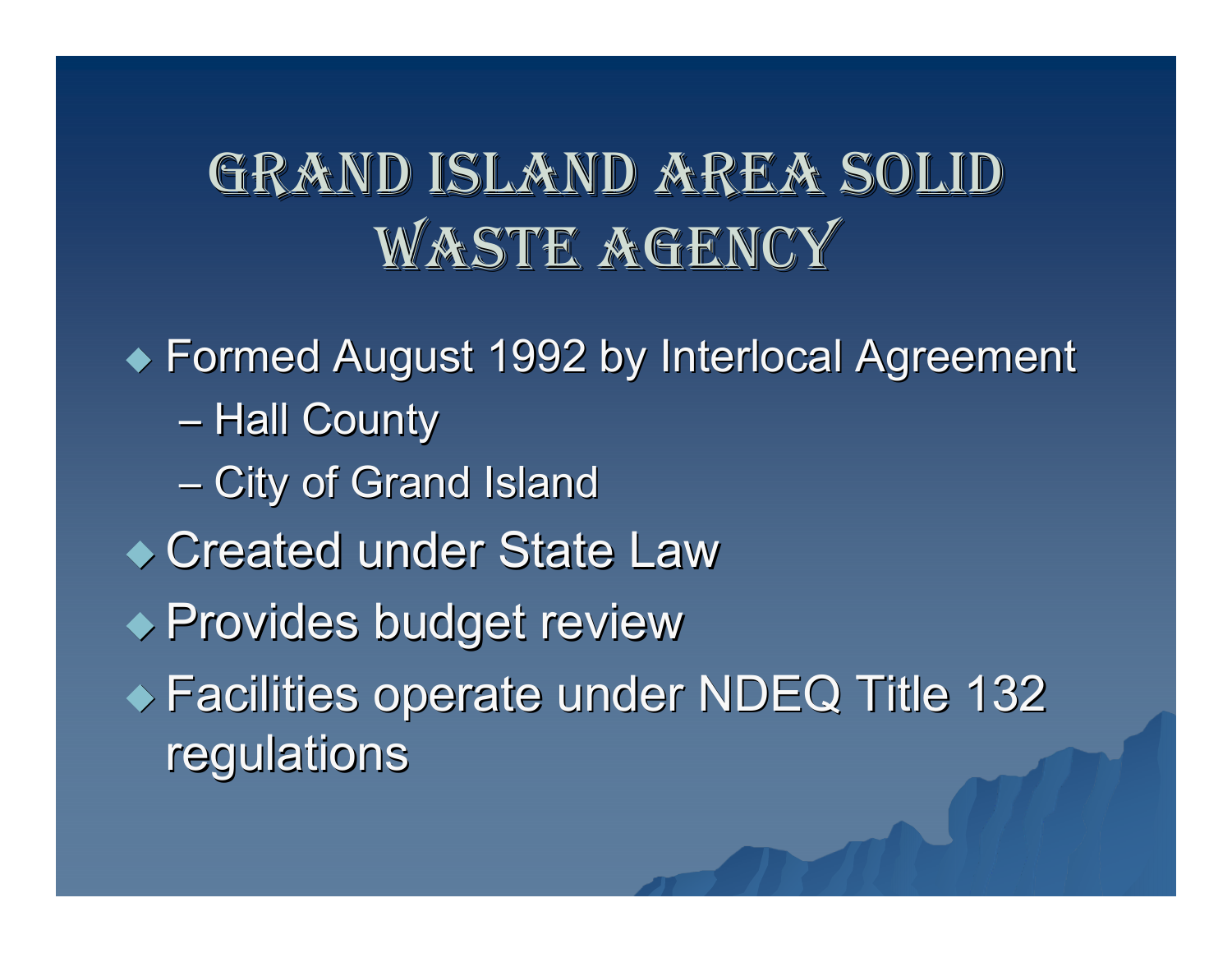### ENTERPRISE FUND

◆ Manage "own check book" – – Funds are separate from all other Divisions

 $\blacklozenge$  Receives no support from General Fund

 $\blacklozenge$  All revenues generated from tipping fees

 $\bullet$  One of the few Divisions with competition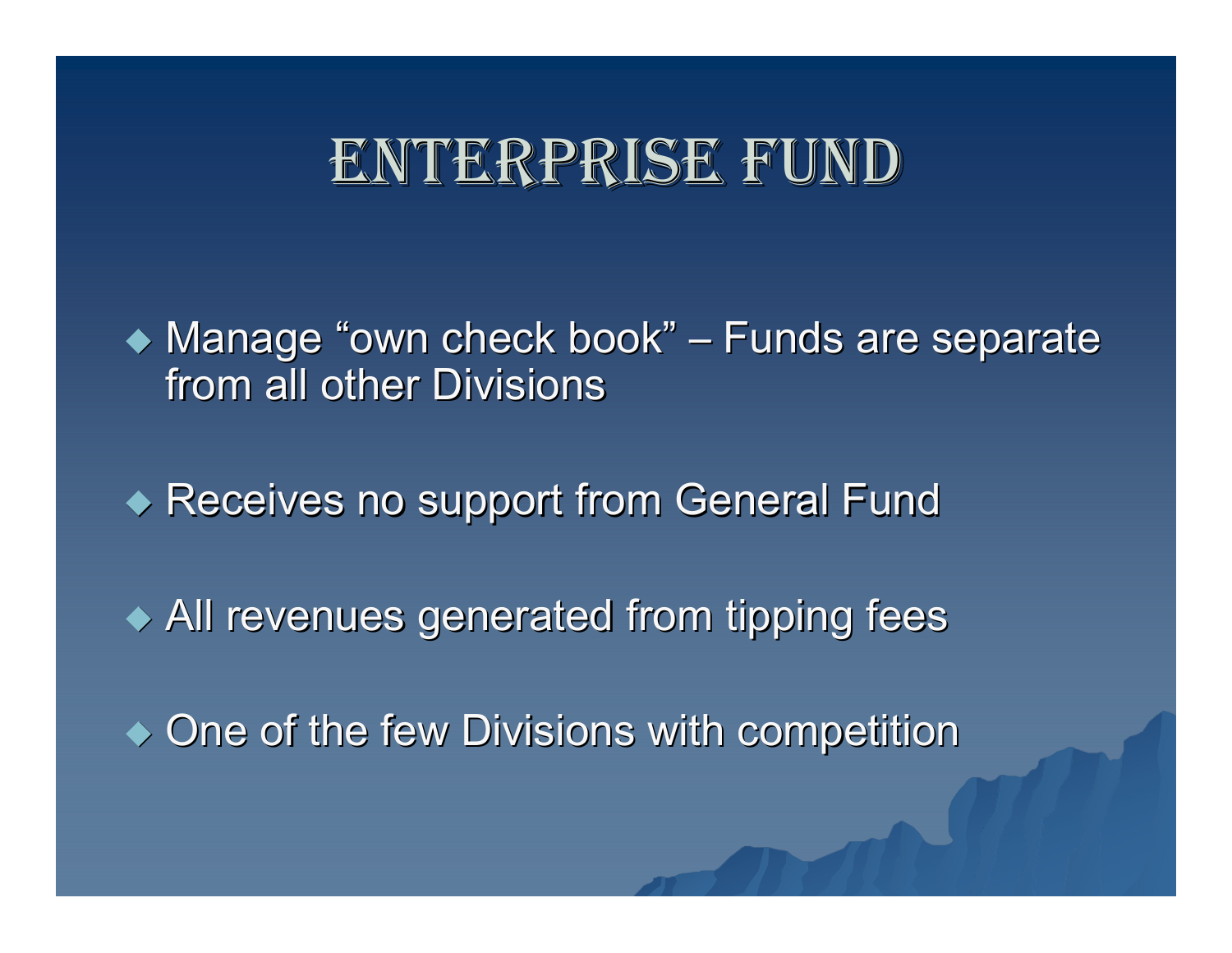## TRANSFER STATION

- ◆ Located at the northwest corner of Old Potash Hwy & Monitor<br>Road
- $\blacklozenge$  Built by Hall County as a baler station
- ◆ ◆ 1993 - Converted to Transfer Station
- ◆ Utilized by most packer trucks and all small customers
- ◆ Re-Permitting of facility completed this year.

◆ New permit expires August 2017.



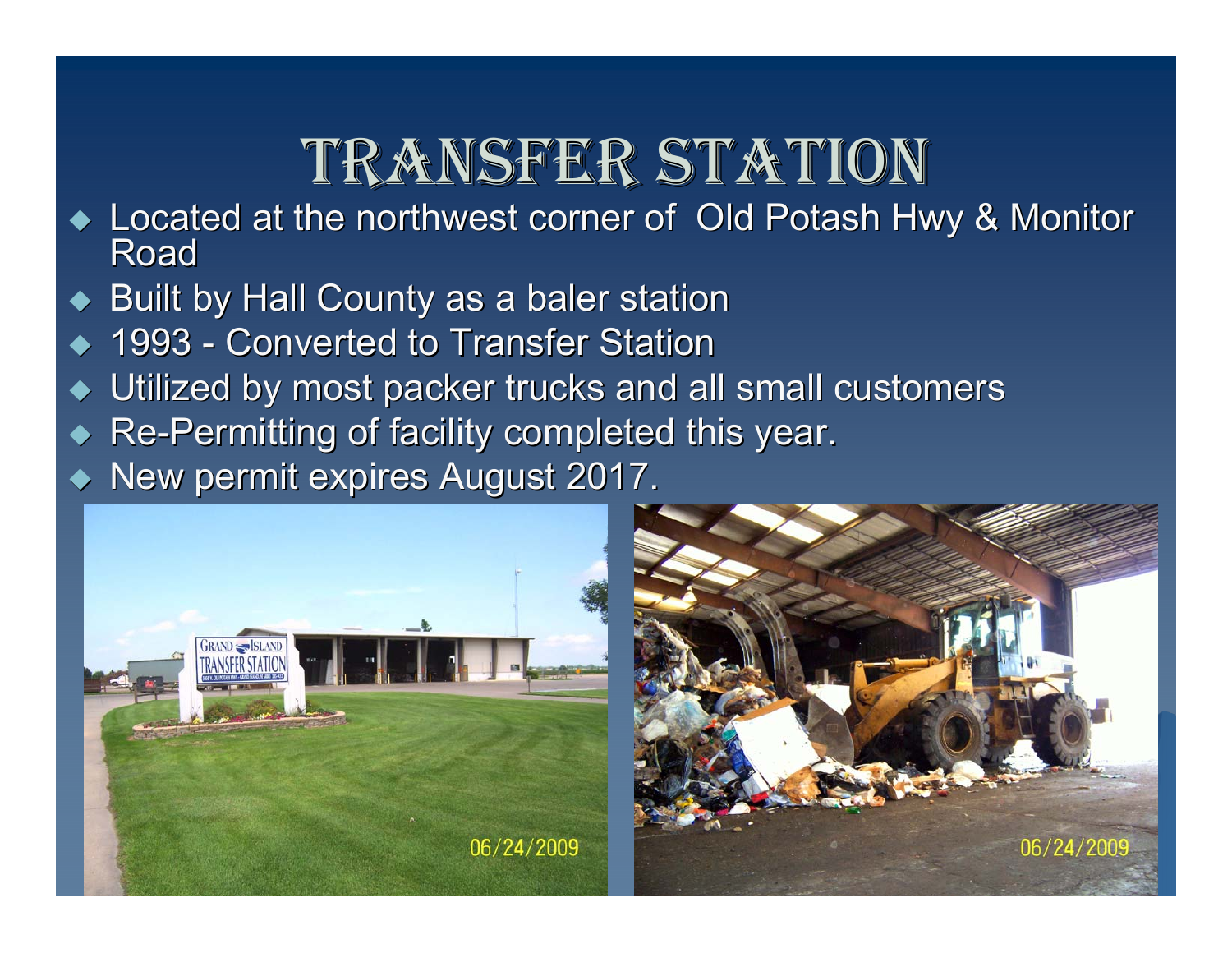### LANDFILL

- ◆ Located on Husker Highway at the Hall/Buffalo County line
- ◆ Phase I consists of three cells
	- Cell 1 (1993)
		- $\blacktriangleright$  20 year bond of \$4.5 million for original construction
		- $\blacklozenge$  Bond will be fully paid in October 2012
	- Cell 2 (1998)
		- $\blacklozenge$  Paid cash for construction
	- Cell 3 (Future)
- ♦ Utilized by some packer trucks and all large roll off containers
- ♦ Vehicles must be hydraulic unloading to utilize landfill



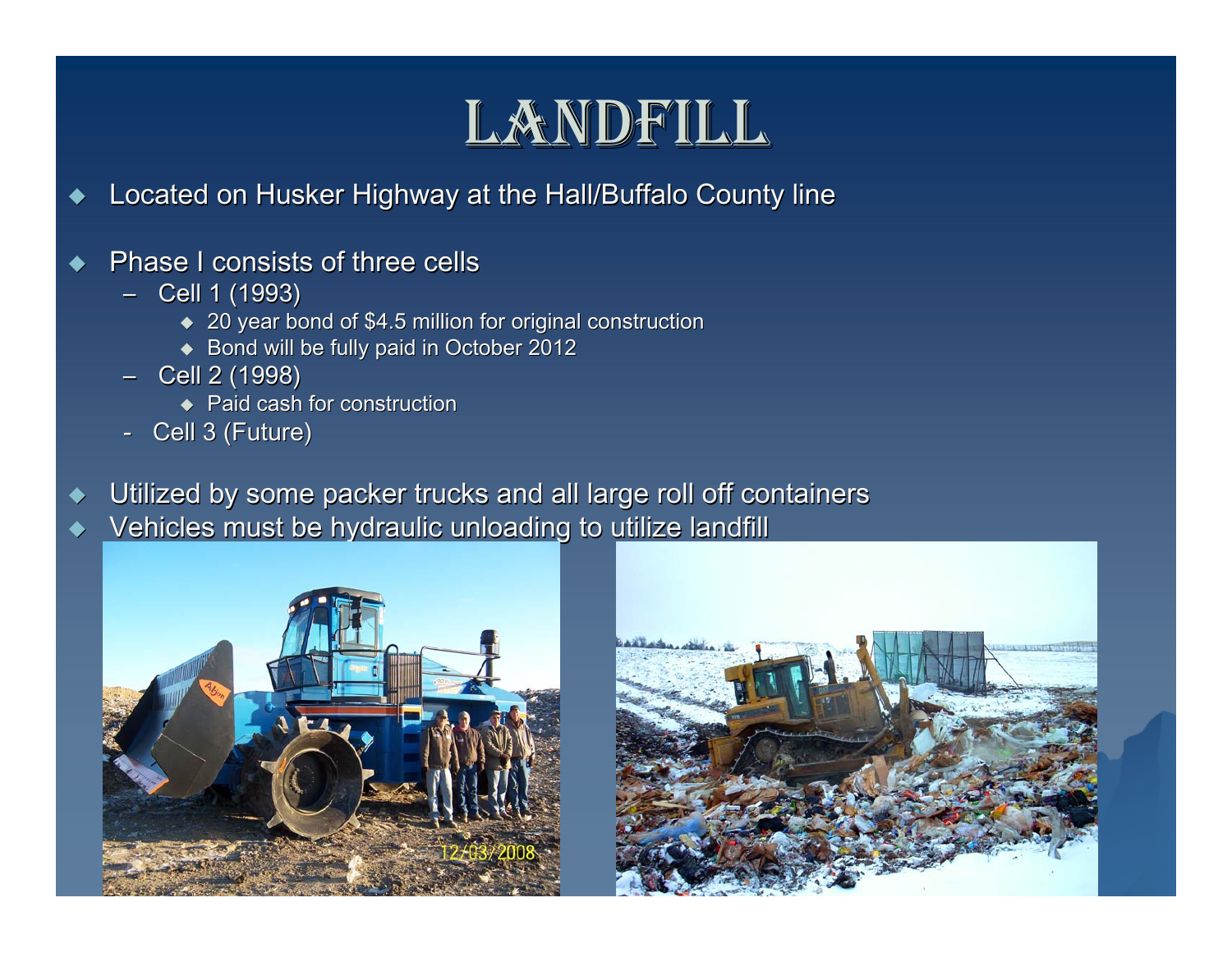# LANDFILL (CONTINUED)

#### ◆ Current Permitted Phase I consists of three cells

- Cell Three will be constructed in FY 2012.
- Anticipated that Cell Three construction will be paid with cash from unrestricted reserves.

◆ Major Permit Modification (Currently in progress)

- $-$  Increase side slopes from 6.5H:1V to 4H:1V  $\,$
- $-$  Greatly increased the size of future Cell 3  $\,$ 
	- $\blacklozenge$  Will now be constructed in two sections (Cell 3 and Cell 4)
- Phase 1 is now 4 cells
- Additional cubic yards of airspace will be gained.
- Additional revenue for the Division
- $-$  With minimal additional expense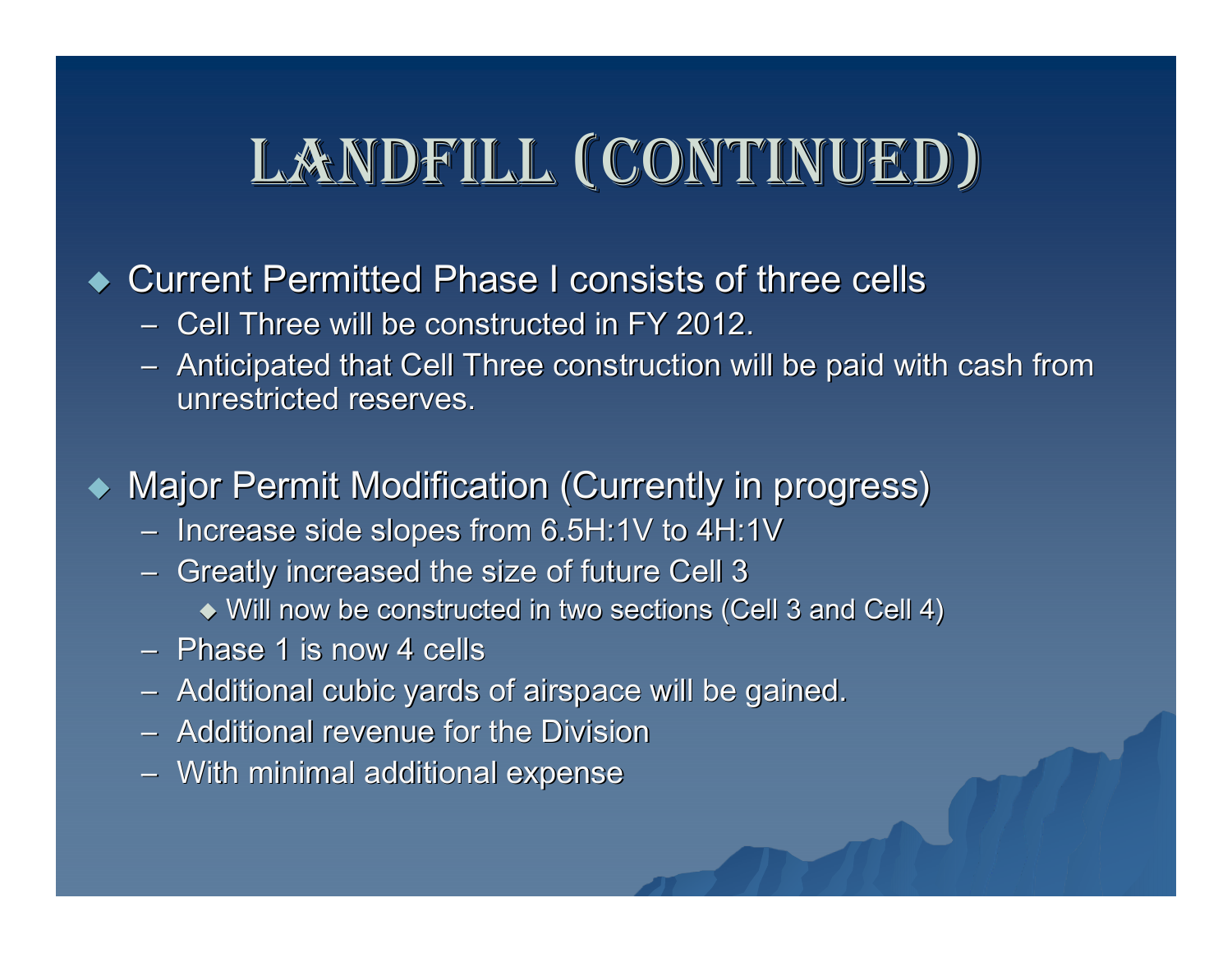# FACILITY HOURS OF OPERATION

 $\blacklozenge$  Landfill

-Monday thru Friday  $7:30 - 4:00$  $-Saturday$   $7:30 - 12:00$ 

 $\blacklozenge$  Transfer Station

-Monday thru Friday  $7:00 - 4:00$ 

 $-Saturday 7:00 - 12:00$ 

◆ Yard Waste Site (March thru November)

 $-Mon.$ , Tues., Thurs., Fri.  $10:00 - 6:00$ 

 $-Saturday 8:00 - 4:00$ 

-Free disposal of grass and leaves to residents (not free to contractors) (not free to contractors)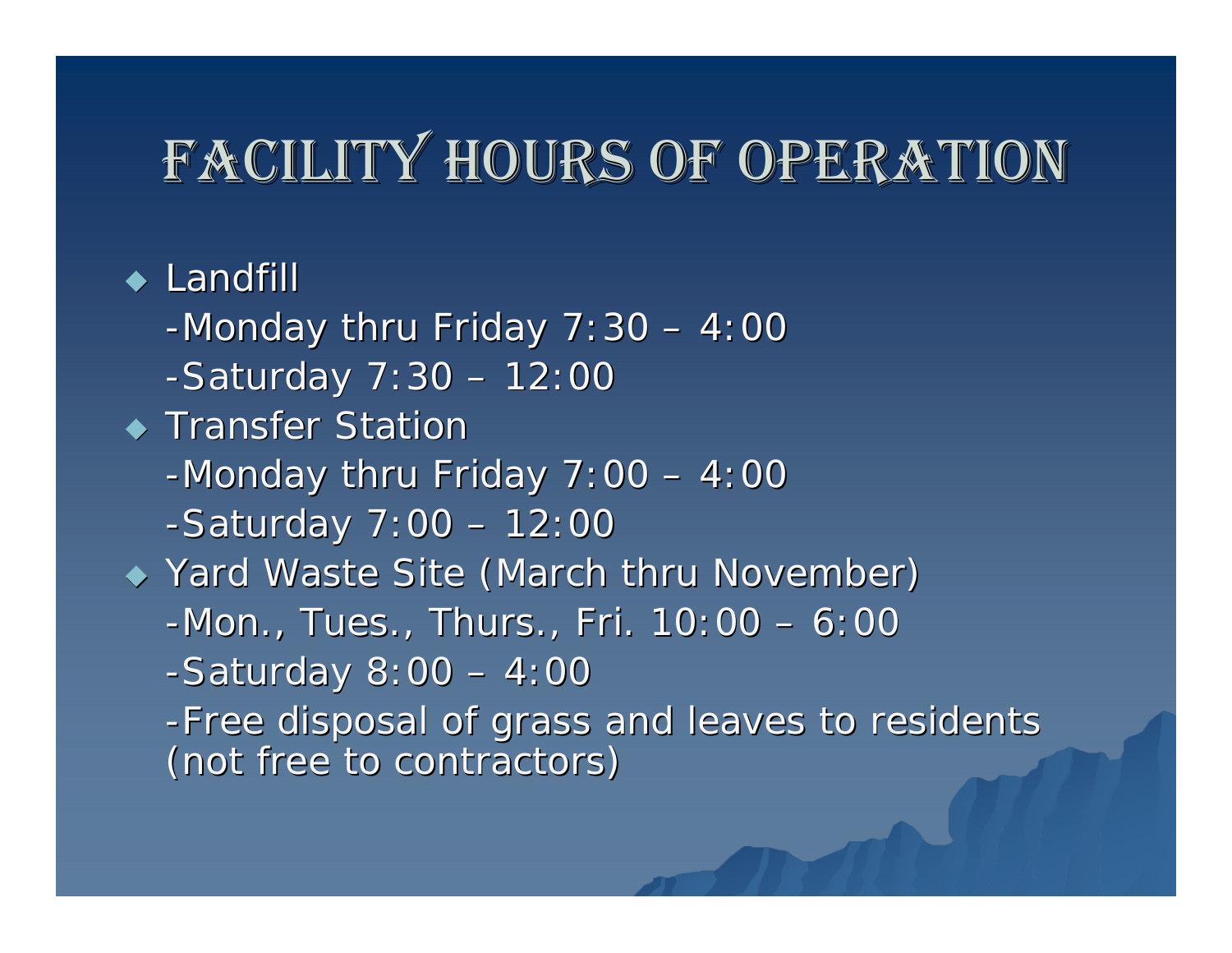## RESIDENTIAL CLEAN-UP CARD

- $\blacklozenge$  For Grand Island residents and residents within 2 -mile zoning jurisdiction mile zoning jurisdiction
	- Two free loads per year up to 800 lbs. per load
	- 2008
		- $\bullet$  3,148 cards issued
		- $\blacktriangleright$  2,856 loads
		- $\bullet$  1,140 tons disposed of
	- FY 2008 cost was \$42,000

| Clerk's Signature<br>Date<br>Clerk's Signature<br>Date                                                                                                        | • No lead acid batteries<br>• No tires<br>• No appliances or white goods<br>Restriction<br>• No liquids<br>· No hazardous wastes<br>• One card per address, Resident only                                                     |  |  |
|---------------------------------------------------------------------------------------------------------------------------------------------------------------|-------------------------------------------------------------------------------------------------------------------------------------------------------------------------------------------------------------------------------|--|--|
| ssa.ipp <sub>V</sub><br>Nanne                                                                                                                                 | · Must be a resident of Grand Island<br>• May be required to show identification<br>• Truck or trailers must be tarped<br>or netted to prevent loss of materials<br>\$10 Fee on Uncovered Loads<br>RESIDENTIAL CUSTOMERS ONLY |  |  |
| <b>Residential Clean up Card</b><br>Valid January 1 to December 31, 2008<br>\$10 Fee on Uncovered Loads<br><b>Transfer Station</b><br>5050 Old Potash Highway | Good for two<br><b>Lost Cards</b><br>free standard<br>will not be<br>pick-up loads.<br>replaced.<br>(up to 800 lbs per load)                                                                                                  |  |  |
| <b>GRAND SLAND</b><br>$(308)385 - 5433$<br>Mon.-Fri. 7-4<br>Sat. 7-12                                                                                         | <b>GRAND</b> SLAND                                                                                                                                                                                                            |  |  |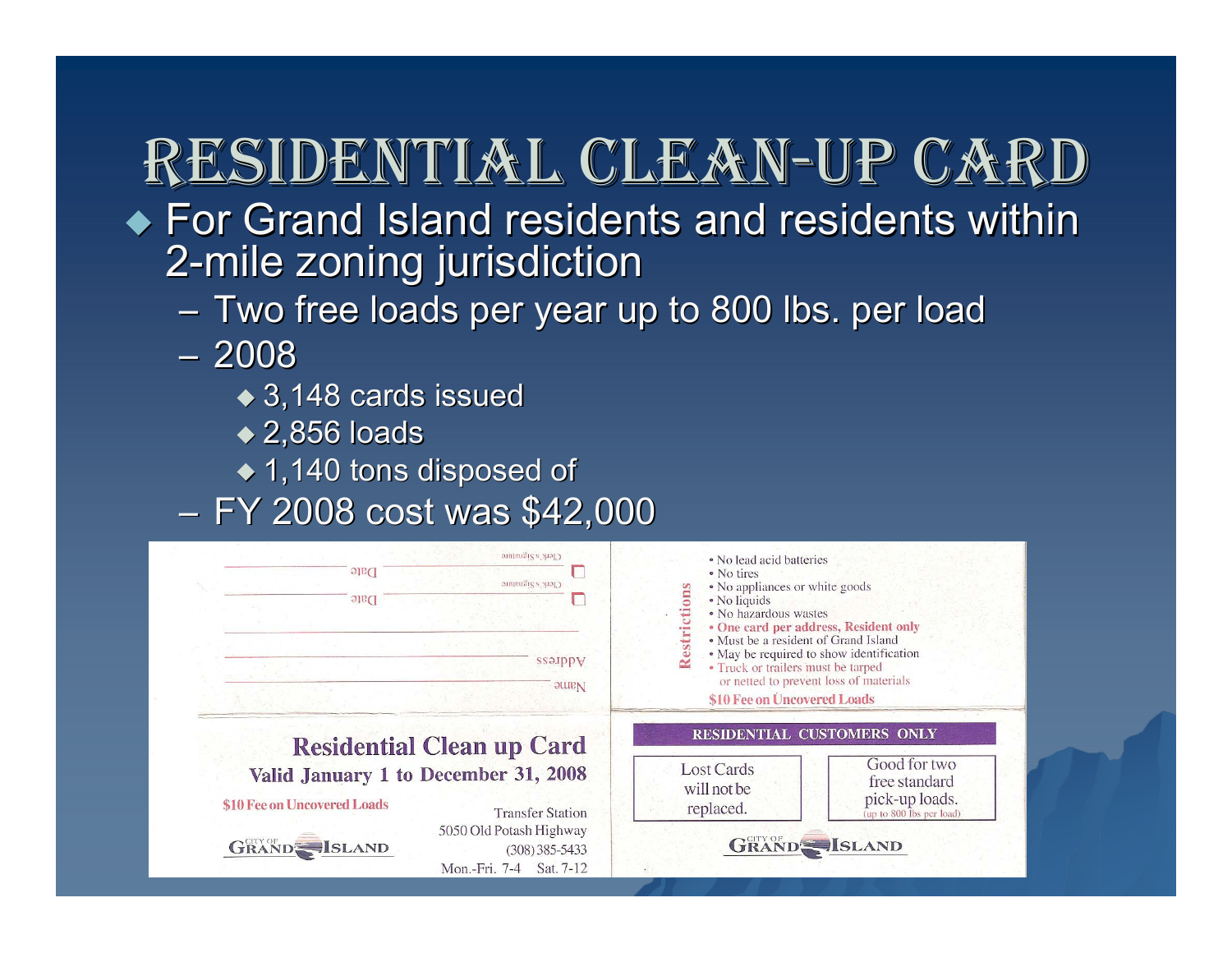# HHW UPDATE

### $\triangle$  Grant Funding

- –– 2006 NDEQ funded architectural design
	- Environmental Trust denied grant funding for Environmental Trust denied grant funding for construction of facility
- e a serie de la provincia de la provincia de – 2008 Environmental Trust again denied grant funding for construction
- –– Project shelved

 $\bullet$  May re-think for future grant application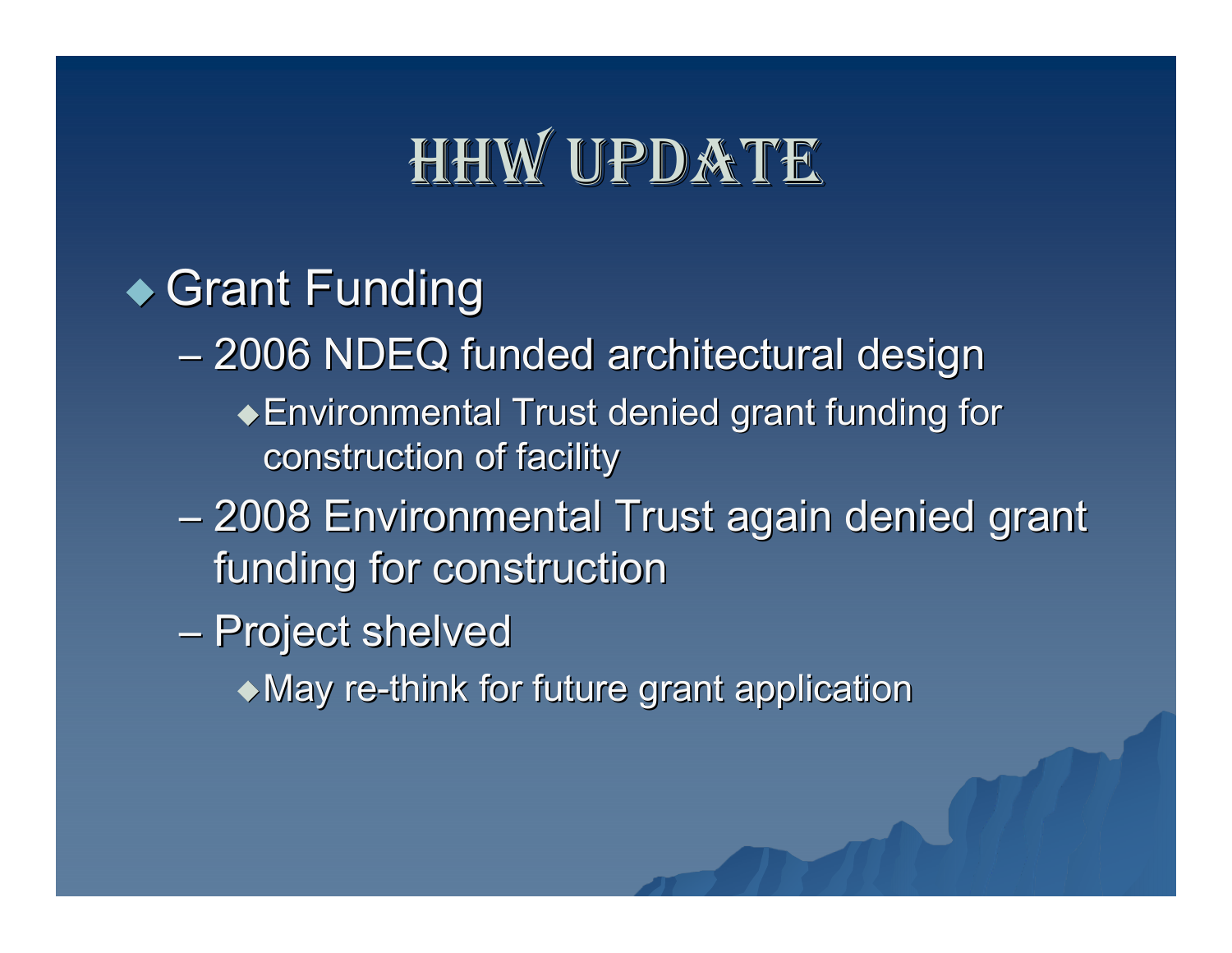# REVENUE FROM TIPPING FEES



\*2009 is projected revenue \*2009 is projected revenue \*\*2010 is revenue from proposed budget \*\*2010 is revenue from proposed budget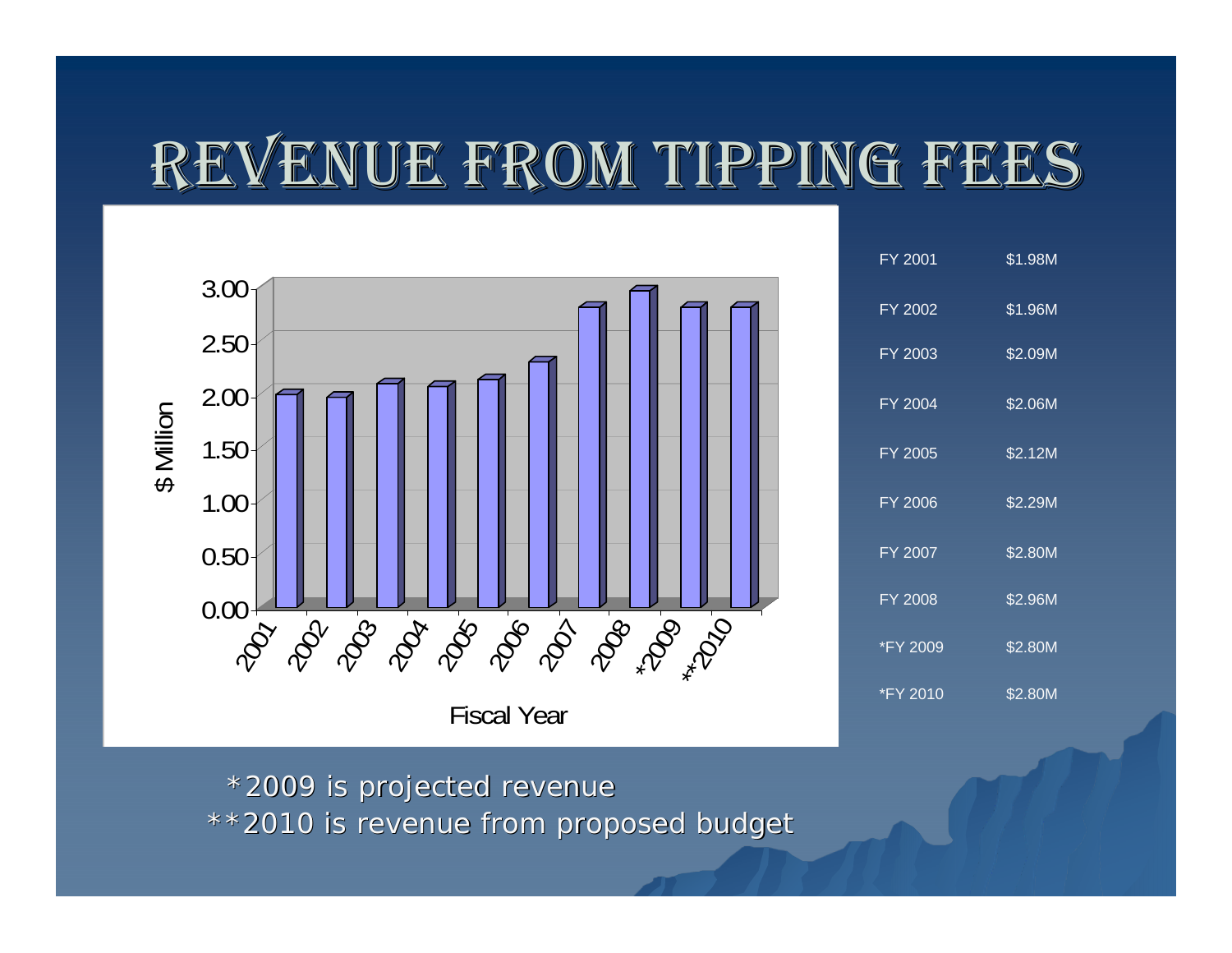

#### **SOLID WASTE**

| 2007<br>Actual                      | 2008<br><b>Actual</b>  | 2009<br><b>Revised</b> | 2009<br>Projected      | 2010<br><b>Budget</b>    |                        |
|-------------------------------------|------------------------|------------------------|------------------------|--------------------------|------------------------|
| 5,291,308                           | 5,995,801              | 7,171,603              | 7,171,603              | 7,431,997                |                        |
| 3,569,919                           | 3,502,824              | 3,034,916              | 3,058,666              | 3,060,826                |                        |
|                                     |                        |                        |                        |                          |                        |
| Total Resources Available 8,861,227 | 9,498,625              | 10,206,519             | 10,230,269             | 10,492,823               |                        |
| 2,865,426                           | 2,327,022              | 3,021,210              | 2,798,272              | 2,976,216                |                        |
|                                     |                        |                        |                        |                          |                        |
| 2,865,426                           | 2,327,022              | 3,021,210              | 2,798,272              | 2,976,216                |                        |
| 5,995,801                           | 7,171,603              | 7,185,309              | 7,431,997              | 7,516,607                |                        |
| 3,429,673                           | 4,224,372              | 4,269,181              | 4,484,766              | $4,219,376$ $\leftarrow$ |                        |
|                                     |                        |                        | 7,431,997              |                          |                        |
|                                     | 2,566,128<br>5,995,801 | 2,947,231<br>7,171,603 | 2,916,128<br>7,185,309 | 2,947,231                | 3,297,231<br>7,516,607 |

 $\sim$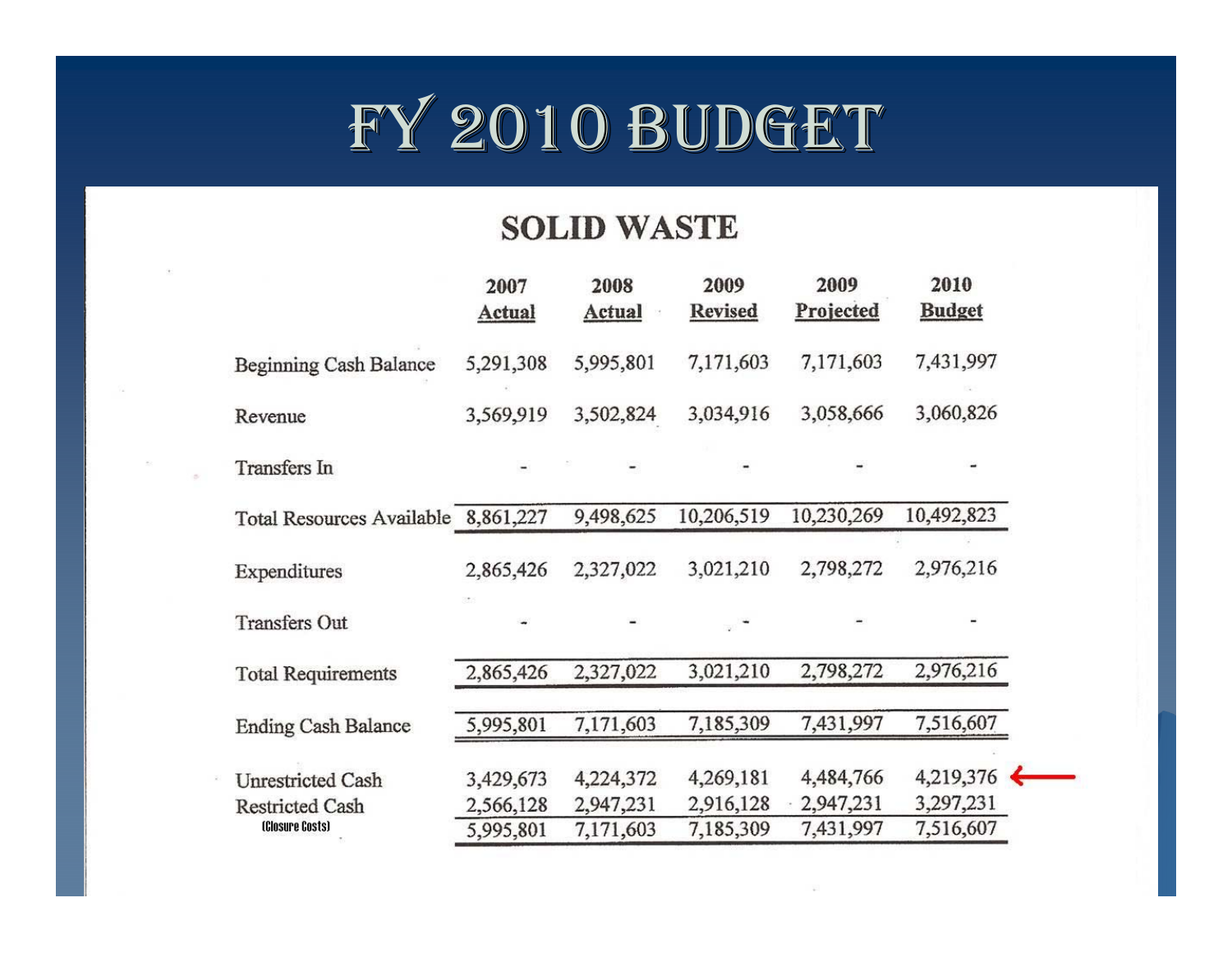# UNRESTRICTED & RESTRICTED CASH RESERVES

#### ◆ Unrestricted Cash -Pay for future Cell 3 construction -Eliminates the need for additional bonding

### ◆ Restricted Cash

- -Set aside for
	- $\bullet$  Closure activities (final cover)
	- Post -Closure activities (environmental monitoring services for Closure activities (environmental monitoring services for 30 years after closure) 30 years after closure)
- -Required per NDEQ Title 132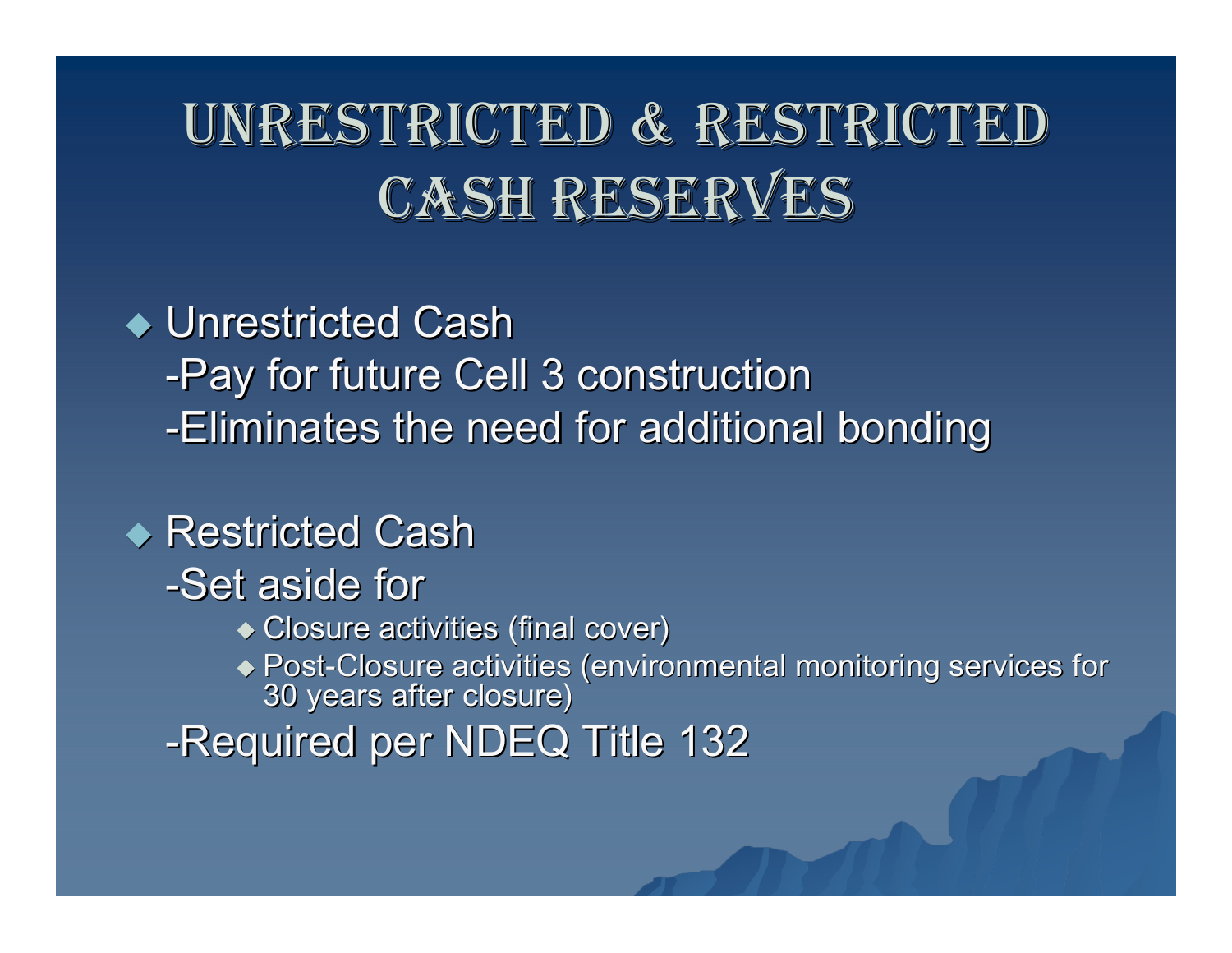

#### **Breakdown of Expenses**

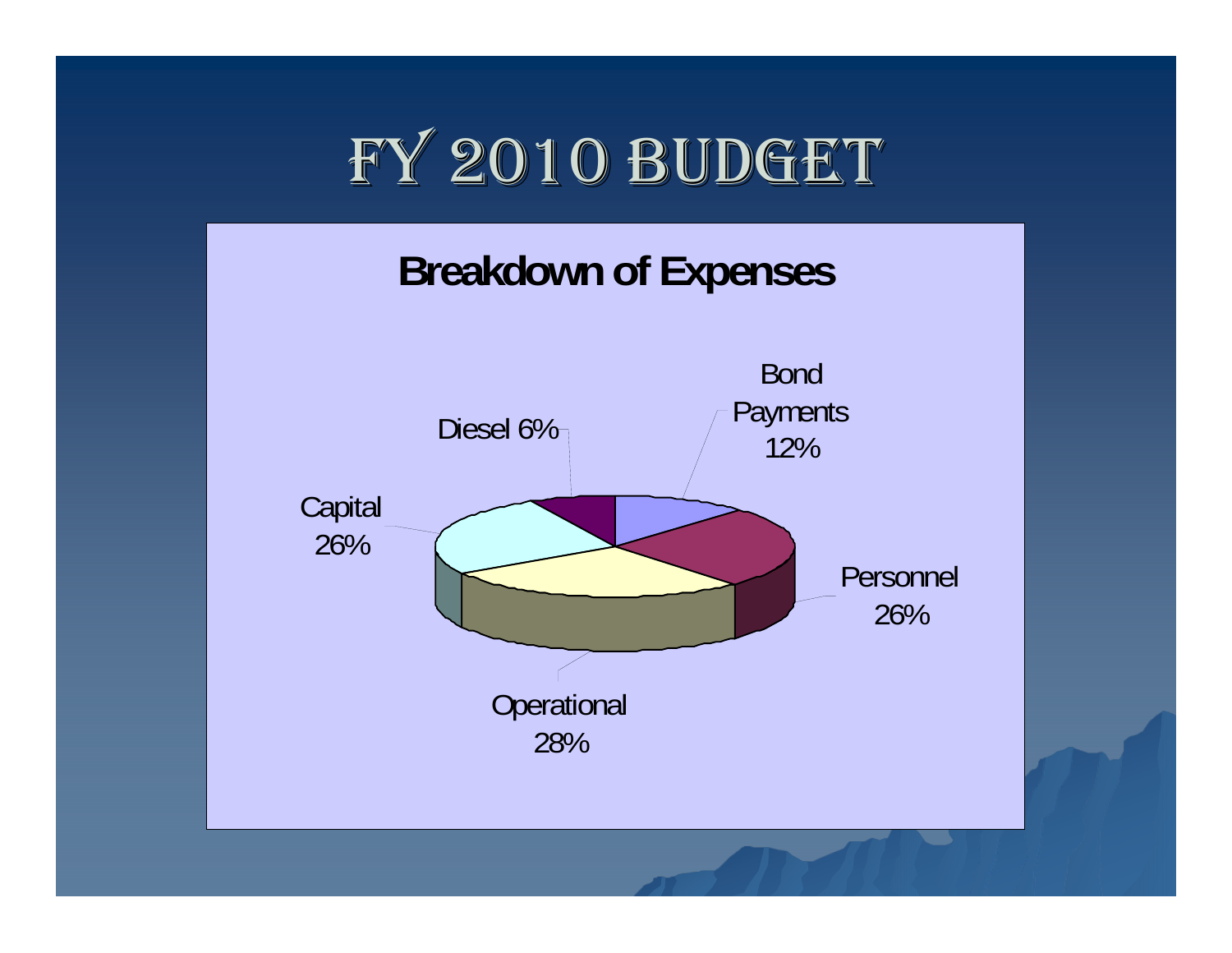### BUDGET CHANGES FOR 2010

• Moved Clean Community System from **General Fund to Solid Waste budget** -\$20,000 per year

General Fund no longer reimburses Solid Waste for RCC card.

- ◆ Estimated savings of \$40,000 per year to General Fund
- Reduced revenues of \$40,000 per year for Solid Reduced revenues of \$40,000 per year for Solid Waste Division